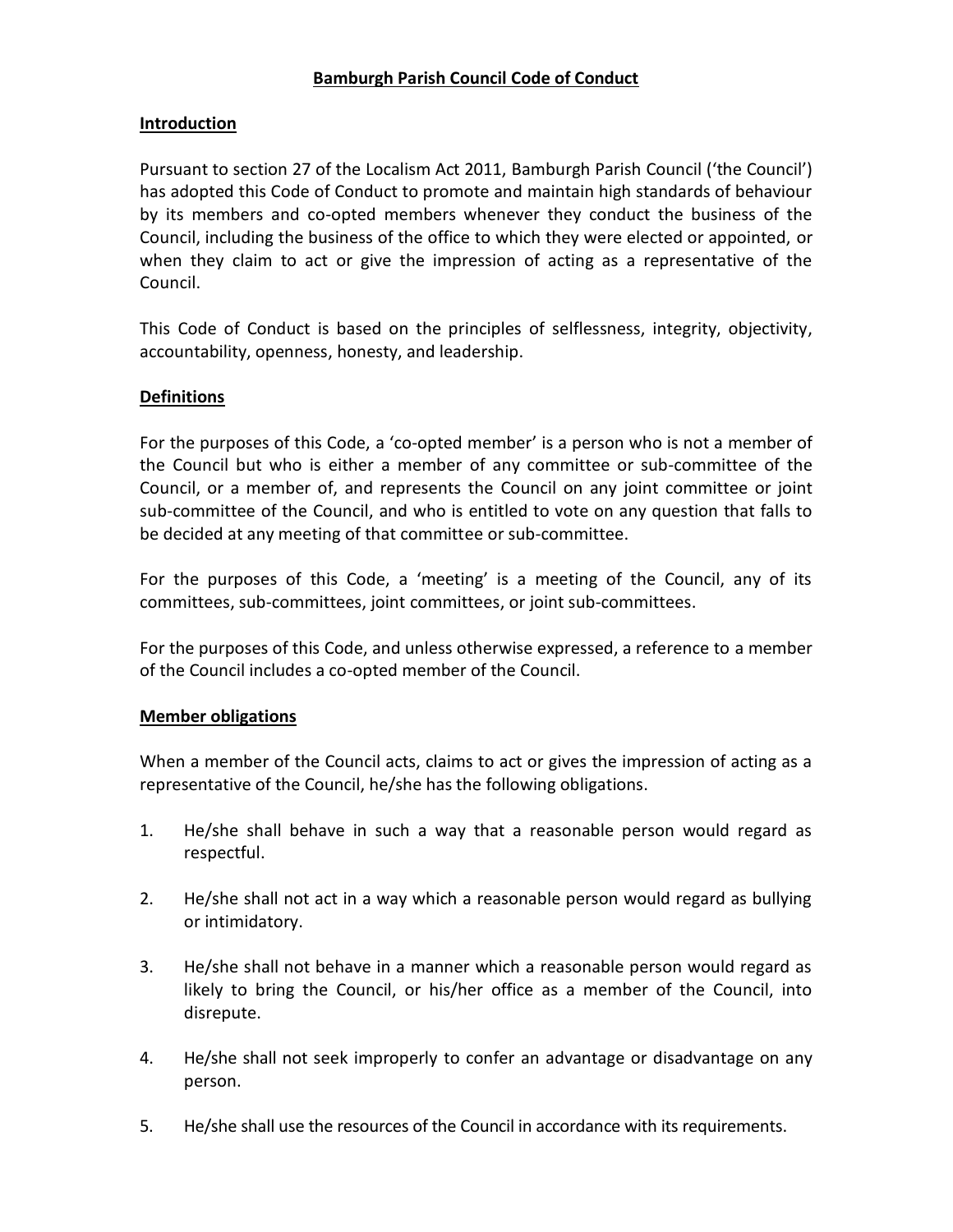6. He/she shall not disclose information which is confidential or where disclosure is prohibited by law.

## **Registration of interests**

- 7. Within 28 days of this Code being adopted by the Council, or the member's election or the co-opted member's appointment (where that is later), he/she shall register with the Monitoring Officer the interests which fall within the categories set out in Appendices A and B.
- 8. Upon the re-election of a member or the re-appointment of a co-opted member, he/she shall within 28 days re-register with the Monitoring Officer any interests in Appendices A and B.
- 9. A member shall register with the Monitoring Officer any change to interests or new interests in Appendices A and B within 28 days of becoming aware of it.
- 10. A member need only register the existence but not the details of any interest which the Monitoring Officer agrees is a 'sensitive interest'. A sensitive interest is one which, if disclosed on a public register, could lead the member or a person connected with the member to be subject to violence or intimidation.

## **Declaration of interests at meetings**

- 11. Where a matter arises at a meeting which relates to an interest in Appendix A the member shall:
	- (i) declare what his/her interest is.
	- (ii) not participate in a discussion or vote on the matter.
	- (iii) leave the room while the matter is discussed and voted upon.
- 12. Subject to paragraph 11, where a matter arises at a meeting which relates to an interest in Appendix A which is a sensitive interest, the member shall disclose he/she has an interest but not the nature of it.
- 13. Where a matter arises at a meeting which relates to an interest in Appendix B, the member:
	- a. shall declare what his/her interest is
	- b. may speak on the matter only if members of the public are also allowed to speak at the meeting
	- c. shall not vote on the matter.
- 14. Subject to paragraph 13, where a matter arises at a meeting which relates to an interest in Appendix B which is a sensitive interest, the member shall disclose he/she has an interest but not the nature of it.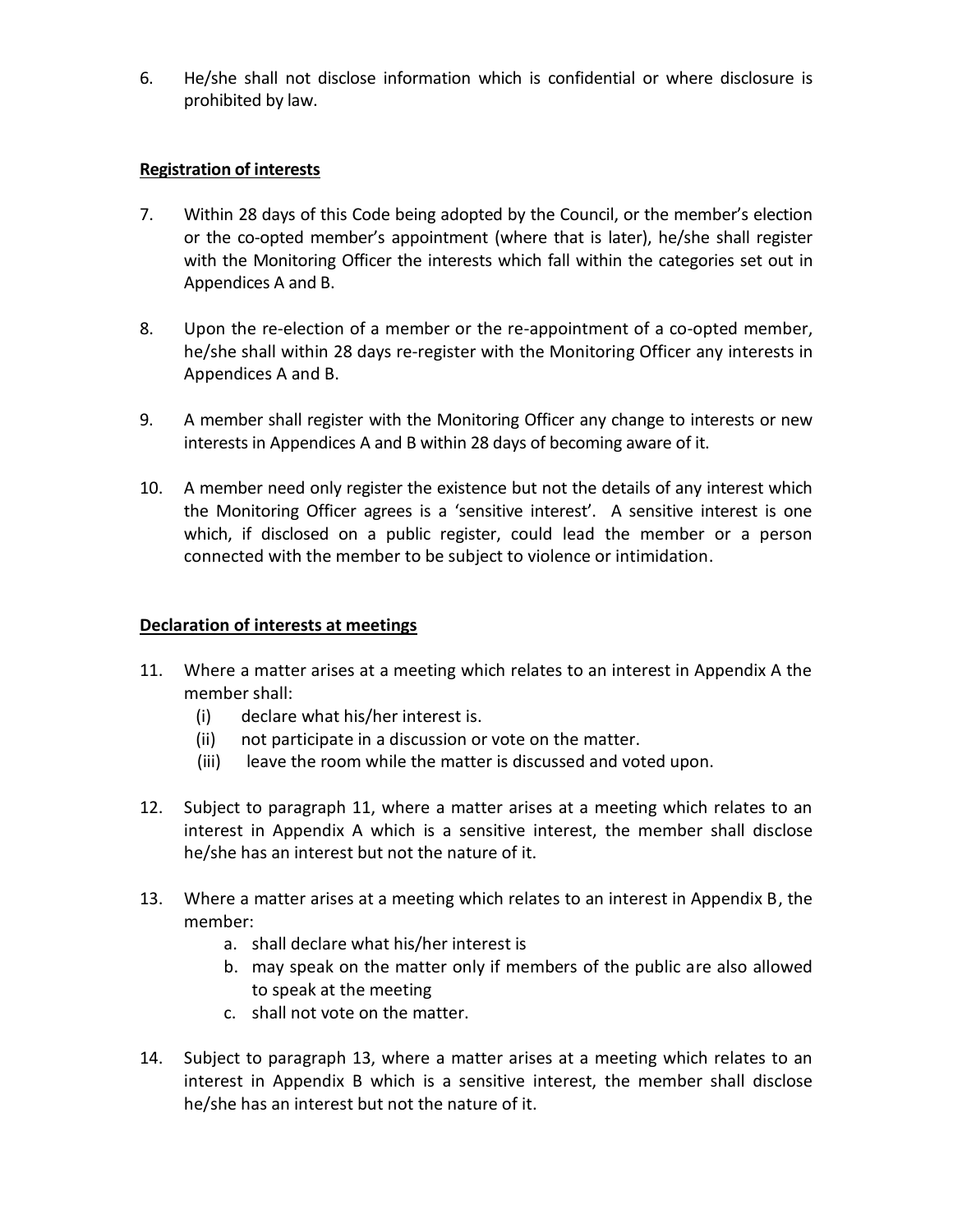- 15. Where a matter arises at a meeting which relates to a financial interest of a friend, relative or close associate (other than an interest in Appendix A), the member:
	- a. shall disclose the nature of the interest
	- b. may speak on the matter only if members of the public are also allowed to speak at the meeting
	- c. shall not vote on the matter.

If it is a 'sensitive interest' the member shall declare the interest but not the nature of the interest.

16. If a Council function can be discharged by the member acting alone, and he/she is aware that they have an interest in Appendices A or B, he/she shall not deal with that matter except to enable the matter to be dealt with by someone else.

## **Dispensations**

- 17. On a written request made to the Council's clerk, the Council may grant a member a dispensation to participate in a discussion and vote on a matter at a meeting even if he/she has an interest in Appendices A and B if the Council believes that:
	- a. the number of members otherwise prohibited from taking part in the meeting would impede the transaction of the business
	- b. it is in the interests of the inhabitants in the Council's area to allow the member to take part or
	- c. it is otherwise appropriate to grant a dispensation.

## **Promotion and maintenance of standards**

- 18. A member shall:
	- a. familiarise him/herself with the Council's Code of Conduct and any other policies or standing orders of the Council which relate to members' conduct
	- b. support the Council in the promotion of high standards, and in ensuring access by the public to the Council's records regarding the registration and declarations of members' interests.
	- c. ensure that the Council seeks guidance as appropriate, from the Council's Monitoring Officer, before it makes any material alterations to its Code of Conduct or to any other policies or standing orders of the Council which relate to members' conduct.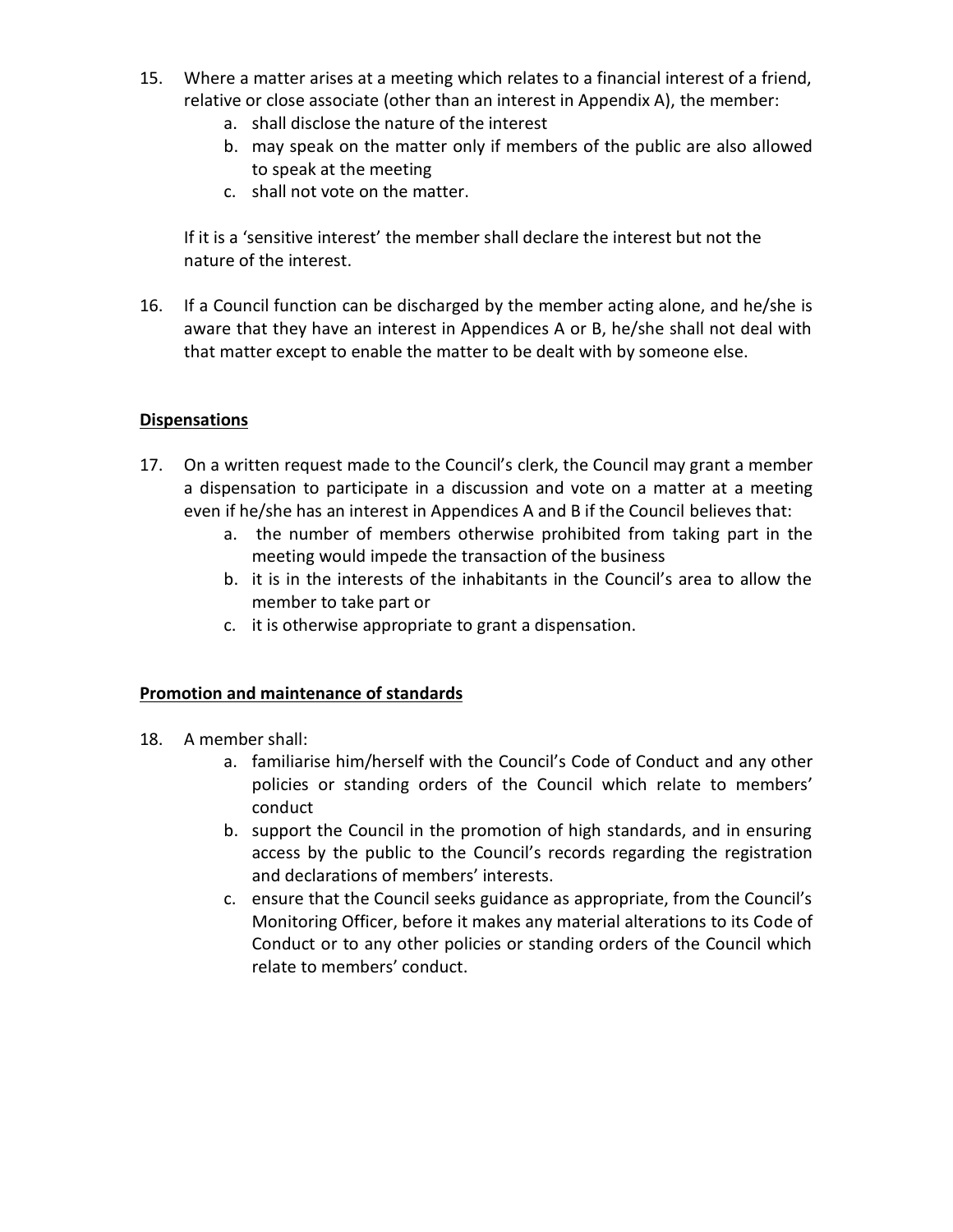# **Appendix A: Disclosable Pecuniary Interests**

Interests defined by regulations made under section 30(3) of the Localism Act 2011 and described in the table below. They include interests which are held by: the member; his/her spouse or civil partner; a person with whom he/she is living as husband and wife; or a person with whom he/she is living as if they are civil partners, and the member is aware that the other person has the interest.

| <b>Subject</b>                                   |    | <b>Description</b>                                                                                                                                                                                                                                                                                                                            |
|--------------------------------------------------|----|-----------------------------------------------------------------------------------------------------------------------------------------------------------------------------------------------------------------------------------------------------------------------------------------------------------------------------------------------|
| Employment,<br>office,<br>profession<br>vocation | or | Any employment, office, trade, profession, or vocation carried on<br>trade, for profit or gain.                                                                                                                                                                                                                                               |
| Sponsorship                                      |    | Any payment or provision of any other financial benefit (other than<br>from the Council) made to the member during the 12-month<br>period ending on the latest date referred to in paragraph 7 above<br>for expenses incurred by him/her in carrying out his/her duties as a<br>member, or towards his/her election expenses.                 |
|                                                  |    | This includes any payment or financial benefit from a trade union<br>within the meaning of the Trade Union and Labour Relations<br>(Consolidation) Act 1992.                                                                                                                                                                                  |
| Contracts                                        |    | Any contract made between the member or between his/her<br>spouse or civil partner or the person with whom the member is<br>living as if they were spouses/civil partners (or a body in which<br>such a person is a partner in a firm, a director of an incorporated<br>body or holds the beneficial interest in securities*) and the Council |
|                                                  |    | (a) under which goods or services are to be provided or works are<br>to be executed; and                                                                                                                                                                                                                                                      |
|                                                  |    | (b) which has not been fully discharged.                                                                                                                                                                                                                                                                                                      |
| Land                                             |    | Any beneficial interest in land which is within the area of the<br>Council.                                                                                                                                                                                                                                                                   |
| Licences                                         |    | Any licence (alone or jointly with others) to occupy land in the area<br>of the relevant authority for a month or longer.                                                                                                                                                                                                                     |
| Corporate<br>tenancies                           |    | Any tenancy where (to the member's knowledge)                                                                                                                                                                                                                                                                                                 |
|                                                  |    | (a) the landlord is the Council; and                                                                                                                                                                                                                                                                                                          |
|                                                  |    | (b) the tenant is a body in which the member, or his/her spouse or<br>civil partner/ the person with whom the member is living as if they<br>were spouses/civil partners has a beneficial interest.                                                                                                                                           |
| <b>Securities</b>                                |    | Any beneficial interest in securities of a body where -                                                                                                                                                                                                                                                                                       |
|                                                  |    | (a) that body (to the member's knowledge) has a place of business<br>or land in the area of the Council; and                                                                                                                                                                                                                                  |
|                                                  |    | (b) either-                                                                                                                                                                                                                                                                                                                                   |
|                                                  |    | (i) the total nominal value of the securities* exceeds £25,000 or<br>one hundredth of the total issued share capital of that body; or                                                                                                                                                                                                         |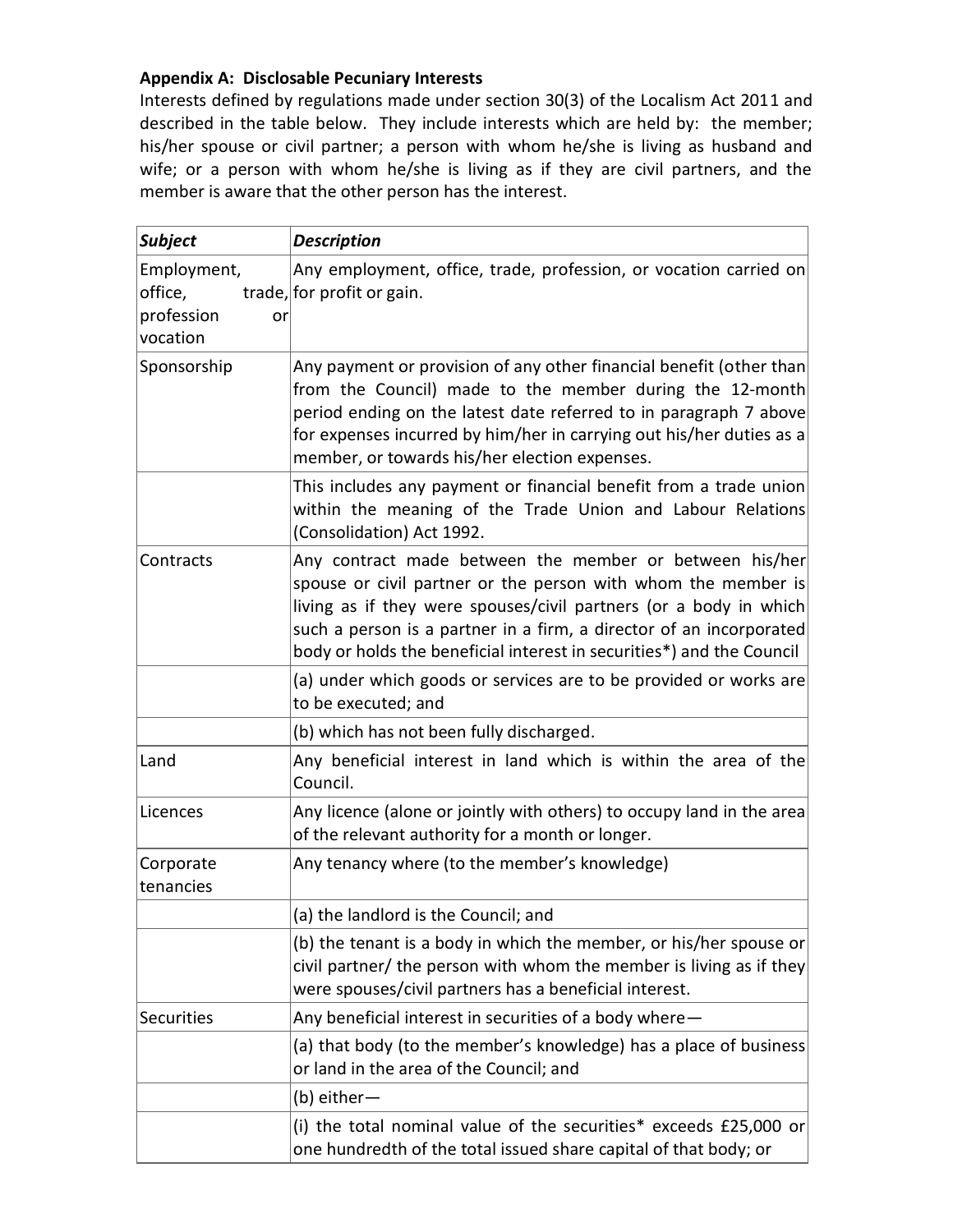| (ii) if the share capital of that body is of more than one class, the |
|-----------------------------------------------------------------------|
| total nominal value of the shares of any one class in which the       |
| relevant person has a beneficial interest exceeds one hundredth of    |
| the total issued share capital of that class.                         |

**\*'**Securities' means shares, debentures, debenture stock, loan stock, bonds, units of a collective investment scheme within the meaning of the Financial Services and Markets Act 2000 and other securities of any description, other than money deposited with a building society**.**